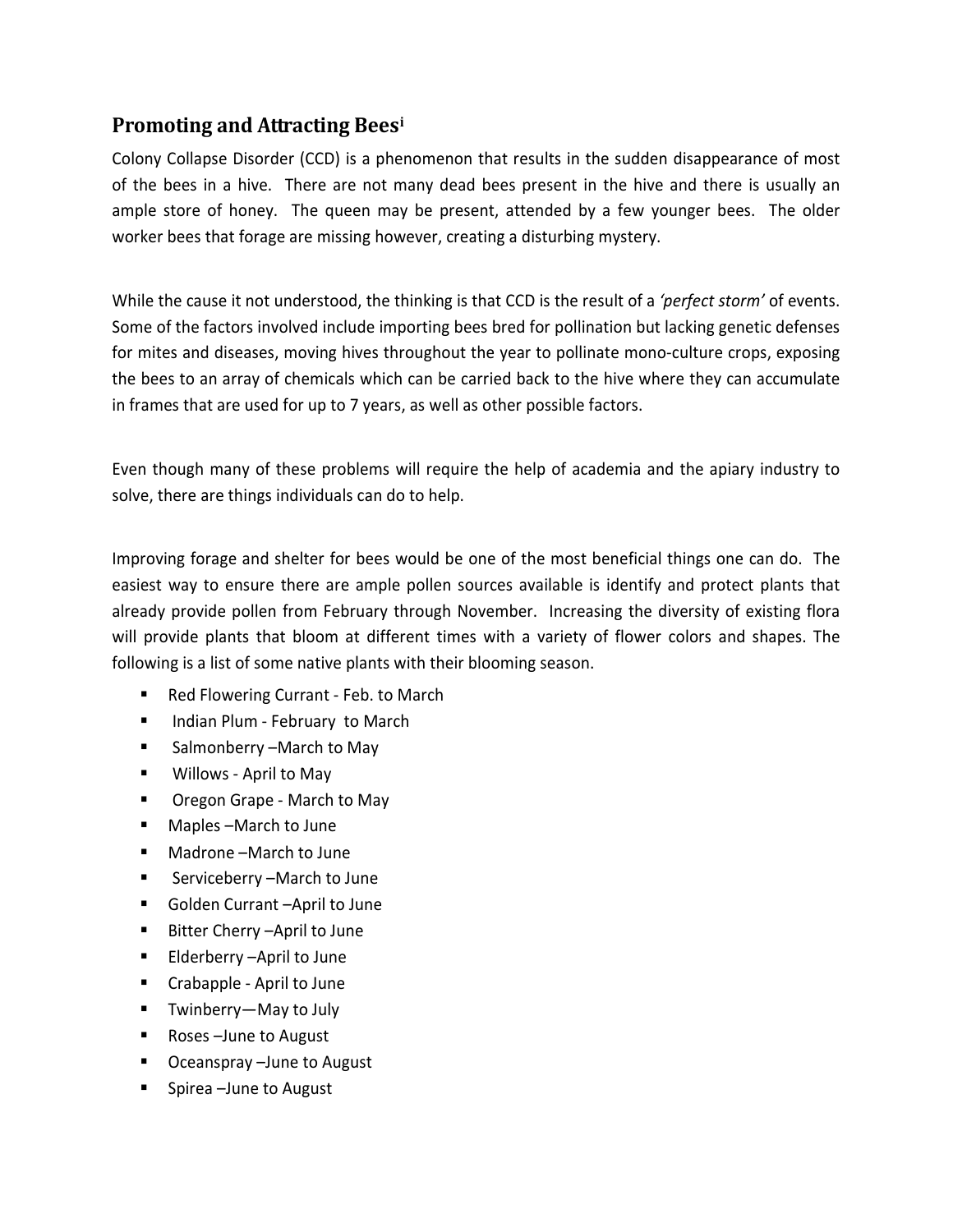These are just a few suggestions. There are many other native flowering trees and shrubs that work equally well.



Some of the trees listed here, such as Maples, Madrone and Bitter Cherry also provide nesting habitat for native bees. More mature trees with pithy or hollow cavities are the best nesting sites, as well as dead snags. Nesting habitat can be created for solitary wood nesting bees by drilling 3/32" to 5/16" holes into downed, dry wood and stumps. Ground nesting bees need untilled ground for the obvious reasons. Some species spend up to 11 months a year in the ground. The best sites are well drained and sunny.



It is important to consider chemical usage in promoting bee populations. The fewer chemicals used